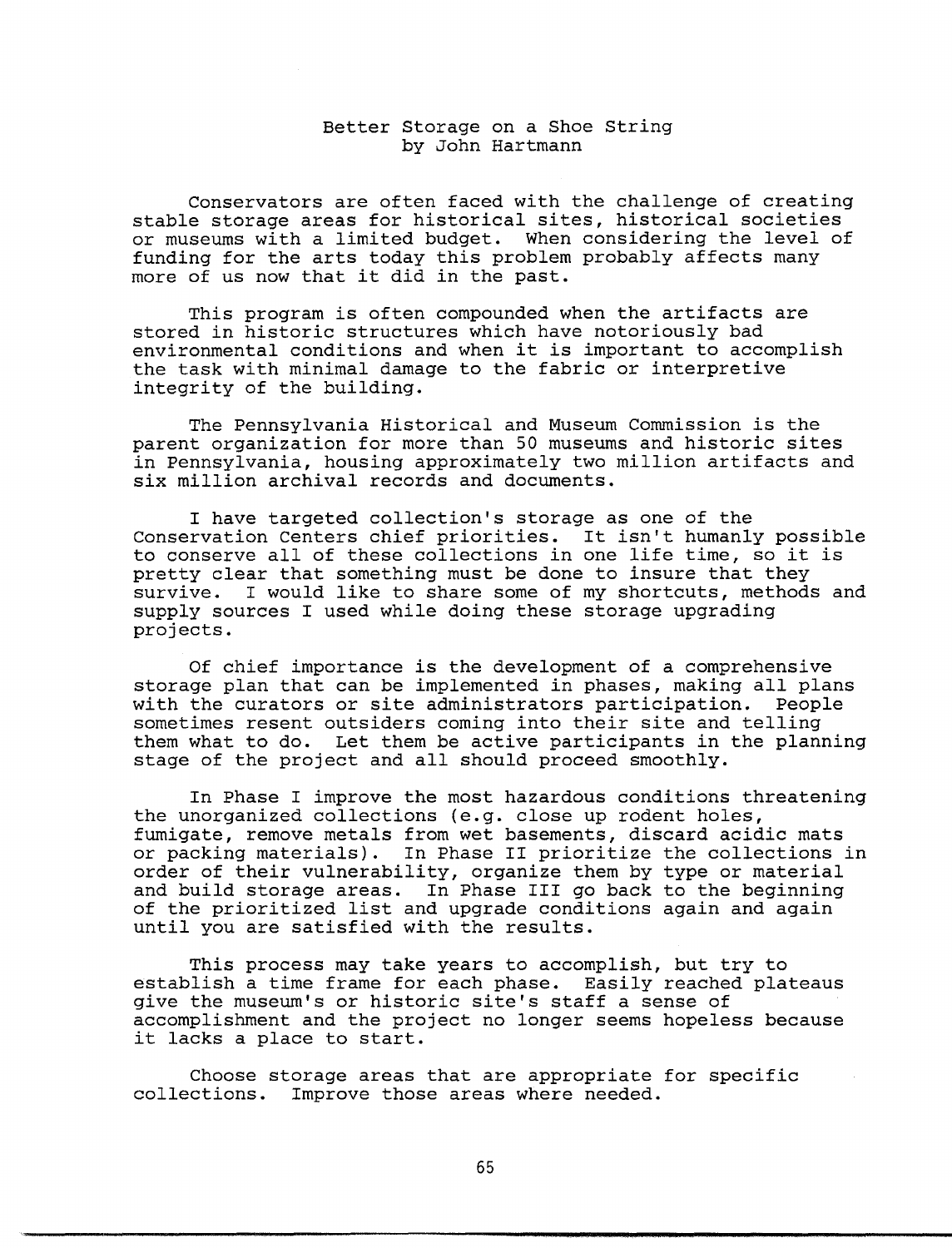Cover the windows with ultraviolet absorbing plexiglas in those storage areas with collections that are extremely light sensitive. One method that I have found useful is to attach to One method that I have found useful is to attach the plexiglas to the window frames with magnets. (Illustration #1). Another method is to use "Velcro" tabs in much the same manner. These applications eliminate the need to make holes in the fabric of a historic house. Make sure to leave some air spaces around or in the plexiglas so that trapped moisture between the plexiglas and the window will not cause the window frames to deteriorate.

The other component of light which is damaging to collections is the intensity of the light. Cover display cases with dark cloth when the public is not in the galleries.

Install blackout shades on storage area windows. Keep them closed when they are not in use. An argument that I have encountered several times is that it would not be historically accurate to look right from the outside to have the shades drawn all day. I have found that if you install dark green or black shades it is virtually impossible to detect them from the ground if they are completely drawn.

Control temperature and humidity conditions by purchasing one hygrothermograph unit. Move it on a cyclical basis from room to room (e.g. one week per month in four rooms) to determine seasonal temperature and humidity patterns. A less expensive hygrometer will do just about as well but someone will have to physically write down the values on a routine basis.

Improve the environmental conditions by adding humidifiers, dehumidifiers or fans. Open windows for ventilation. If heat is needed, be creative--use chimneys, stove pipes or dumb waiters as pathways for duct work. Avoid space heaters or plug in electric heaters; the results could be disastrous if they are left unattended.

Cover artifacts with cloth or plastic to keep dust off of their surfaces. Dry cleaner bags or old washed white cotton sheets can be used. They are usually free and will do the job until you replace them with a better material. Shades can be made of polyester or mylar sheeting rolled on a normal shade roll which can be drawn to keep dust out of metal open storage racks.

Storage areas can be created from some of the most unlikely places. Just because the structure is an old barn or shed doesn't mean that it doesn't have potential.

We operate using the "Swat Team" approach. Set up a concentrated time period of a week or two to do a project. Avoid the expense of contractors if you can. Involve both your staff and that of the site. Get volunteers, aunts, uncles etc. Invite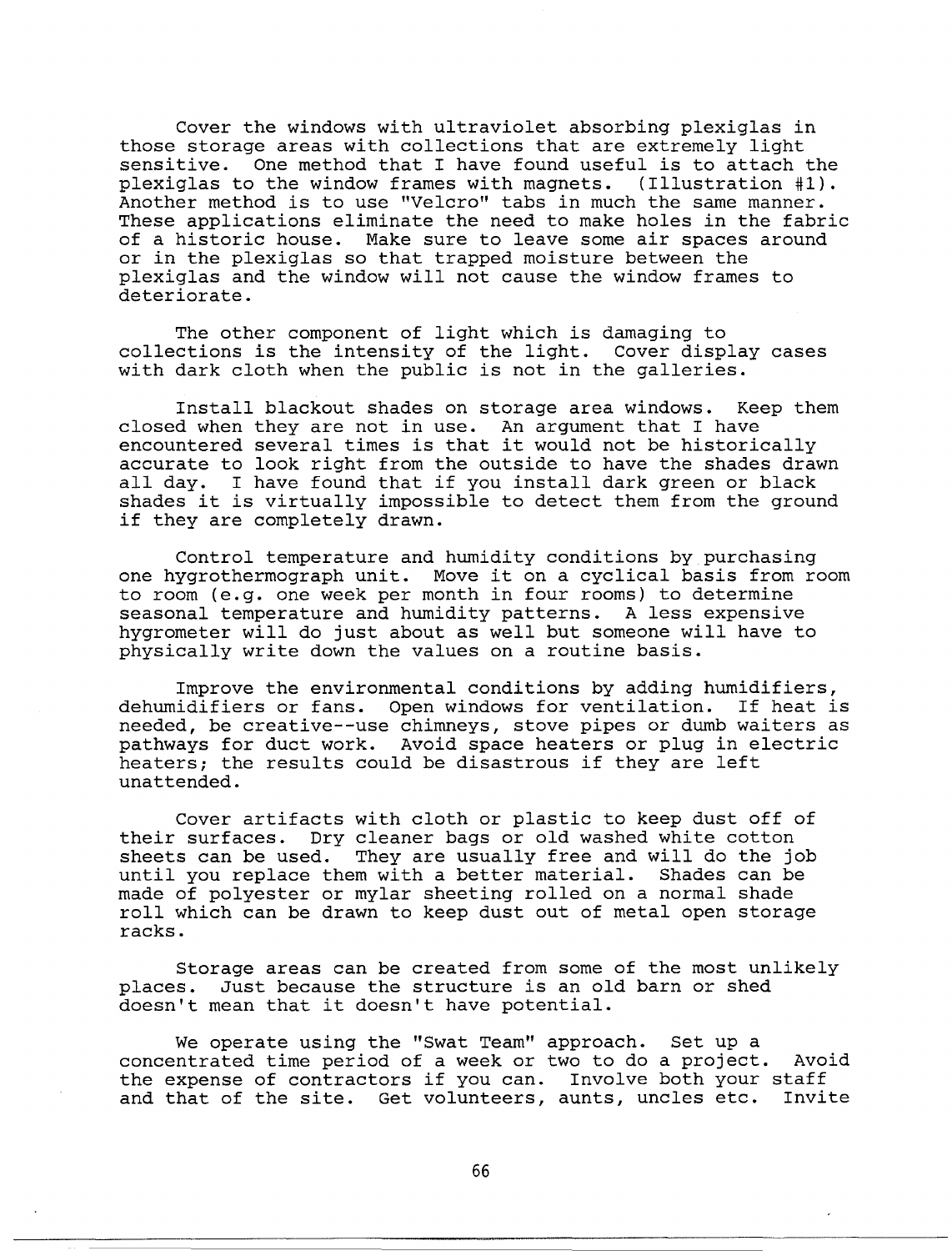other people within your institution to participate (e.g. secretaries, fiscal officers and even directors). What better way is there for them to understand your projects or financial needs? In a very short time your storage areas develop and are ready to be used. (Photo 1 and 2).

When acquiring materials, never pay for them if you can help it. Ask for donations of supplies from local merchants; repaint or reuse old materials; always think about how you can change the use of a material or object to fit your needs. Look for use of a material or object to fit your needs. auctions, going out of business sales, or my favorite place to shop, State or Federal Surplus Warehouses. These warehouses are geographically located throughout each state. For state agencies, state surplus material is free and likewise for federal institutions. Items are for sale at state surplus to the general public at a fraction of their original cost. The same is true at federal surplus, but you have to represent a nonprofit organization. Some of the items that are available from these warehouses are metal shelving, map cases, file cabinets, card files, tables, lights, paint, scientific equipment, photographic equipment and typewriters.

If you have to go out and buy new materials, shop competitively. Require written bids from several vendors for each product. Their prices will usually be a lot lower if they know they are competing for your business. Shop at industrial supply houses instead of retail chains. The quality of the merchandise is usually better and so will be your price. Also try to buy materials in bulk for several sites or clients at a time.

If you decide you are going to design or build wooden shelving units for your storage area, here are some suggestions. Build plywood shelves on a 2" x 4" frame, and bolt these shelves to 2" x 4" uprights. (Photo #3).

I would like to share with you some of the short cuts I have used in developing storage units.

1. Cover the bindings of fragile books with acid free paper. Not only does this provide a place to put the accession or catalog number but keeps the binding clean as well.

2. If books are stored or displayed on wooden shelving, separate them from the acidic surface with mylar or silicon coated mylar.

3. Some pieces of furniture have been rubbed with linseed oil over the years. If artifacts have stuck to these surfaces in summer, wait until winter and they will sometimes come free without damage. If they must stay there, put an isolating layer of mylar between the artifact and the surface it is sitting on.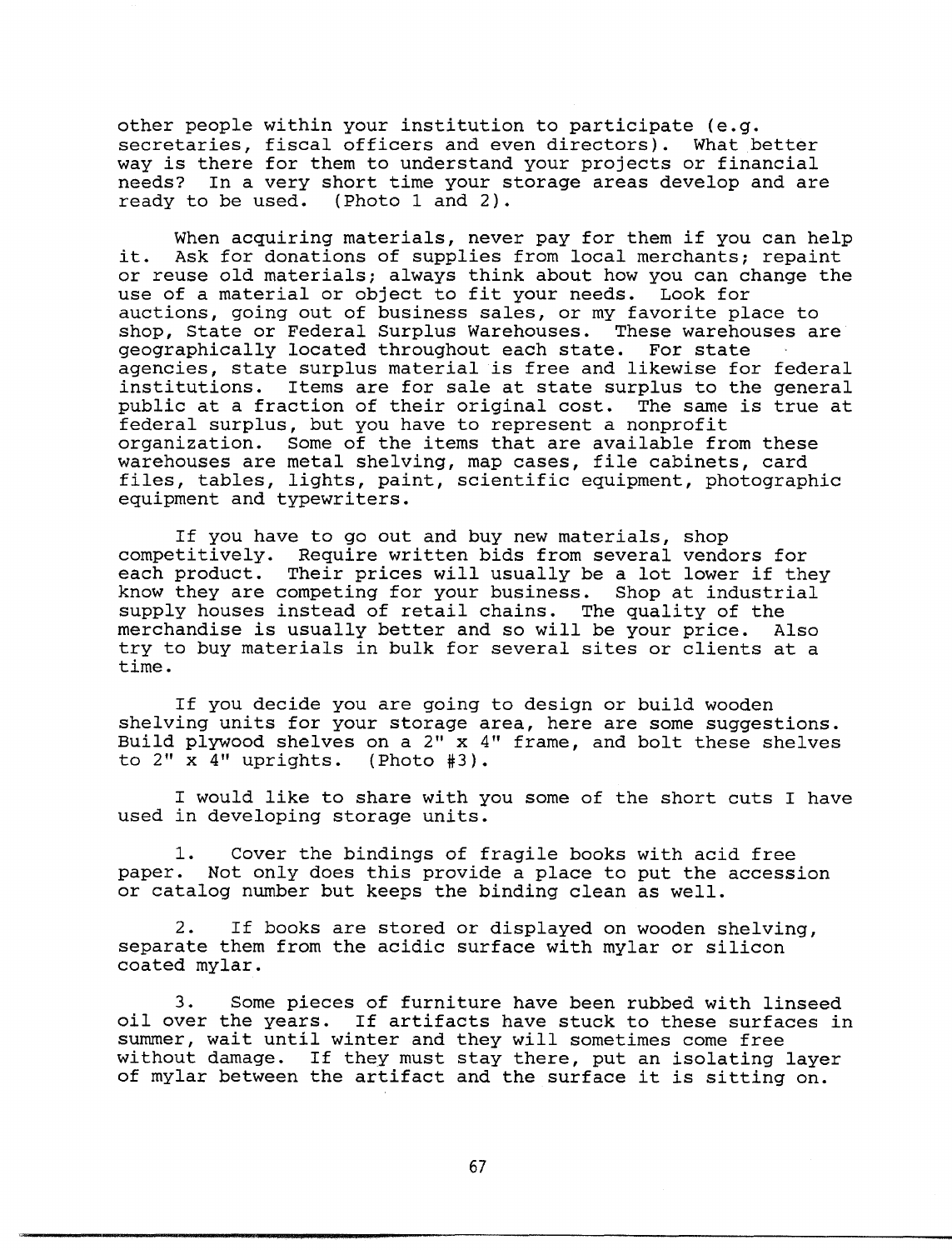4. Use acid free boxes to store papers or a number of small books. Don't necessarily turn down a wooden map case because of it's acidity. Think about lining the drawers with mylar and use it as an interim storage unit.

5. Always provide a clear work space in each storage area for research or examination of the collection. File drawers can be obtained to store catalog cards for the collection. Use a floor or table lamp if lighting fixtures don't exist in the room of the period structure. I suggest that you put a 3" x 5" card on each artifact with it's accession number so that it is easily visible without handling the artifact. Don't move the collections around without notifying the registrars office because artifacts could become lost or hopelessly confused.

With not a great deal of effort the storage areas can develop or are greatly improved. When you have other areas secured come back and upgrade this area again. (Photos #4 and #5) •

6. Store costumes on padded hangers and put acid-free tissue between items stored flat. State of the art cabinets could be purchased but they are fairly expensive. If you are not this fortunate a cheaper solution could be to use the same wooden shelf framework as mentioned before, but use plastic-coated wire as your shelf surface. This makes the shelf unit light weight but strong and eliminates the acid content of the plywood. Store textiles or paper documented on these shelves in acid-free, lignin-free boxes.

7. Textile rolled storage racks can be made from inexpensive, but acidic materials. (Photo #6). Through the use of isolating barriers they are as good as any others. Don't skimp on materials that come in contact with the artifact. You must have an adequate supply of isolating barriers and they must be of good quality.

8. Baskets can be vacuumed through nylon screening and can be placed on narrow metal shelving. This type of collection is a good candidate for mylar dust shades.

9. In a trunk or chest storage area where the artifacts are hide or skin covered, they can be isolated from a plywood surface with mylar or silicon release mylar.

10. You can assemble metal shelves with the bottom side of the shelf up, so that artifacts won't roll or vibrate off of the shelves. You can use newspaper as a temporary shelf liner to minimize abrasion of artifacts on shelves until a better material can be substituted. A number of narrow shelving units can be bolted together forming larger surfaces on which to store larger or wider artifacts. (Photo #7).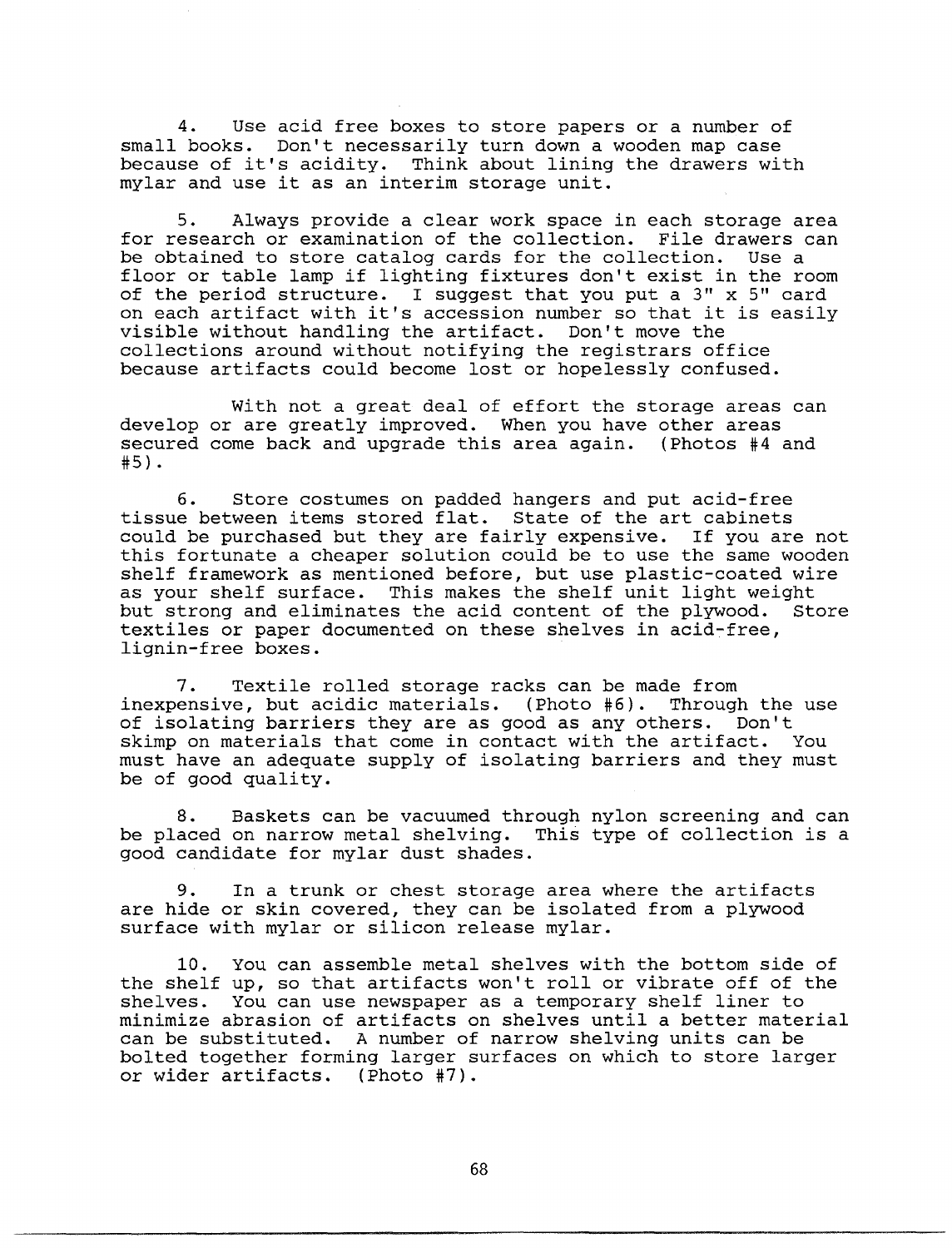11. A painting storage rack can easily be built with plywood and 2" x 4"s. Many more pieces can be stored safely in the same amount of space if you plan for several levels. The shelves of these racks can be lined with carpet remnants to minimize damage to the frames. Cardboard can be used to separate frames if several pieces are leaned up against one another.

And in conclusion, when trying to upgrade a storage area remember the following steps: set up a comprehensive storage plan with a tentative time frame; get the site personnel or curator involved with the project from the start; upgrade storage in phases; use skilled volunteers, shop competitively; and be resourceful and you too can build better storage on a shoe string budget.

John Hartmann Conservator Chief Commonwealth Conservation Center 908 King Blvd. Harrisburg, PA 17101 717-787-2292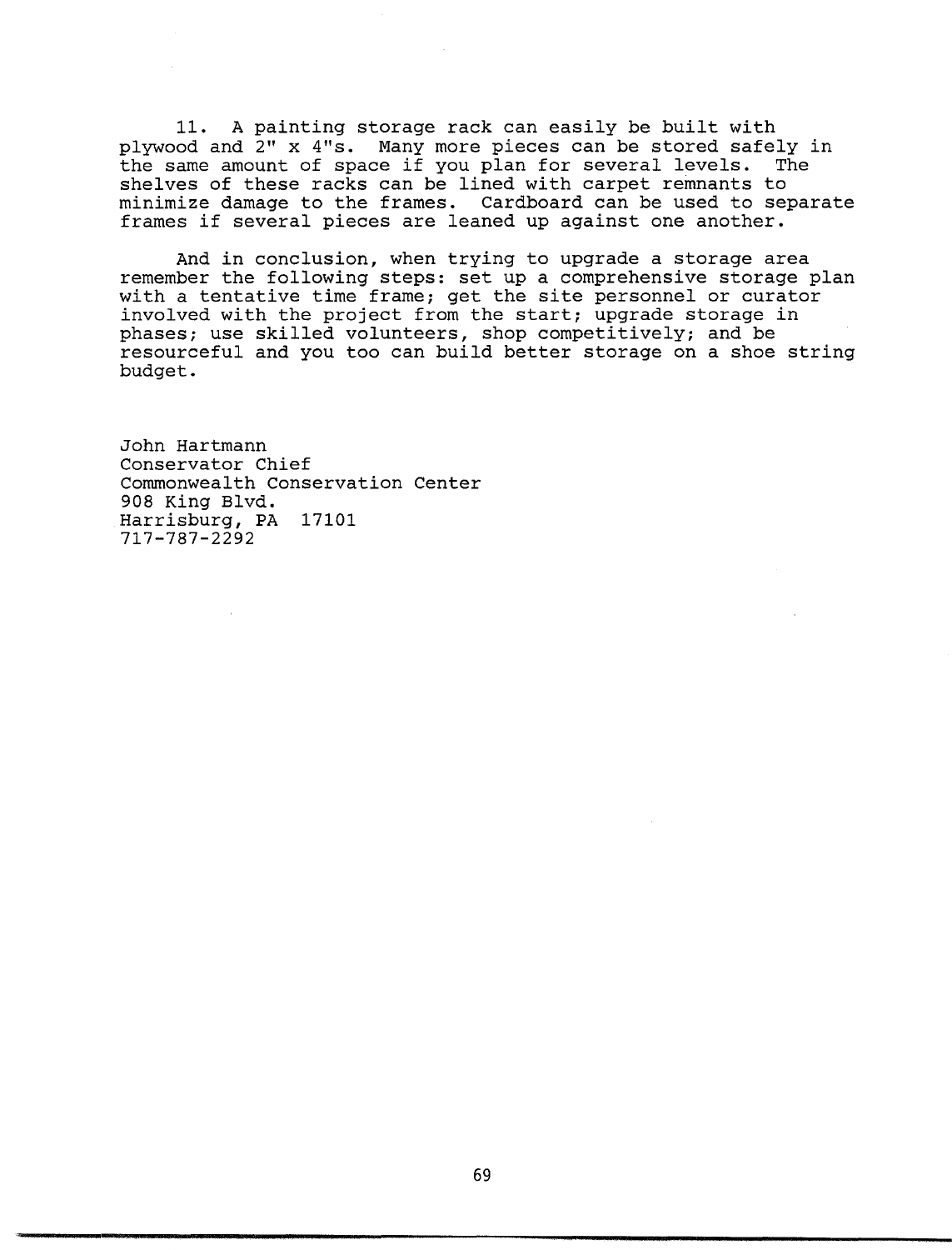

**Illustration** 1



**Photo 1**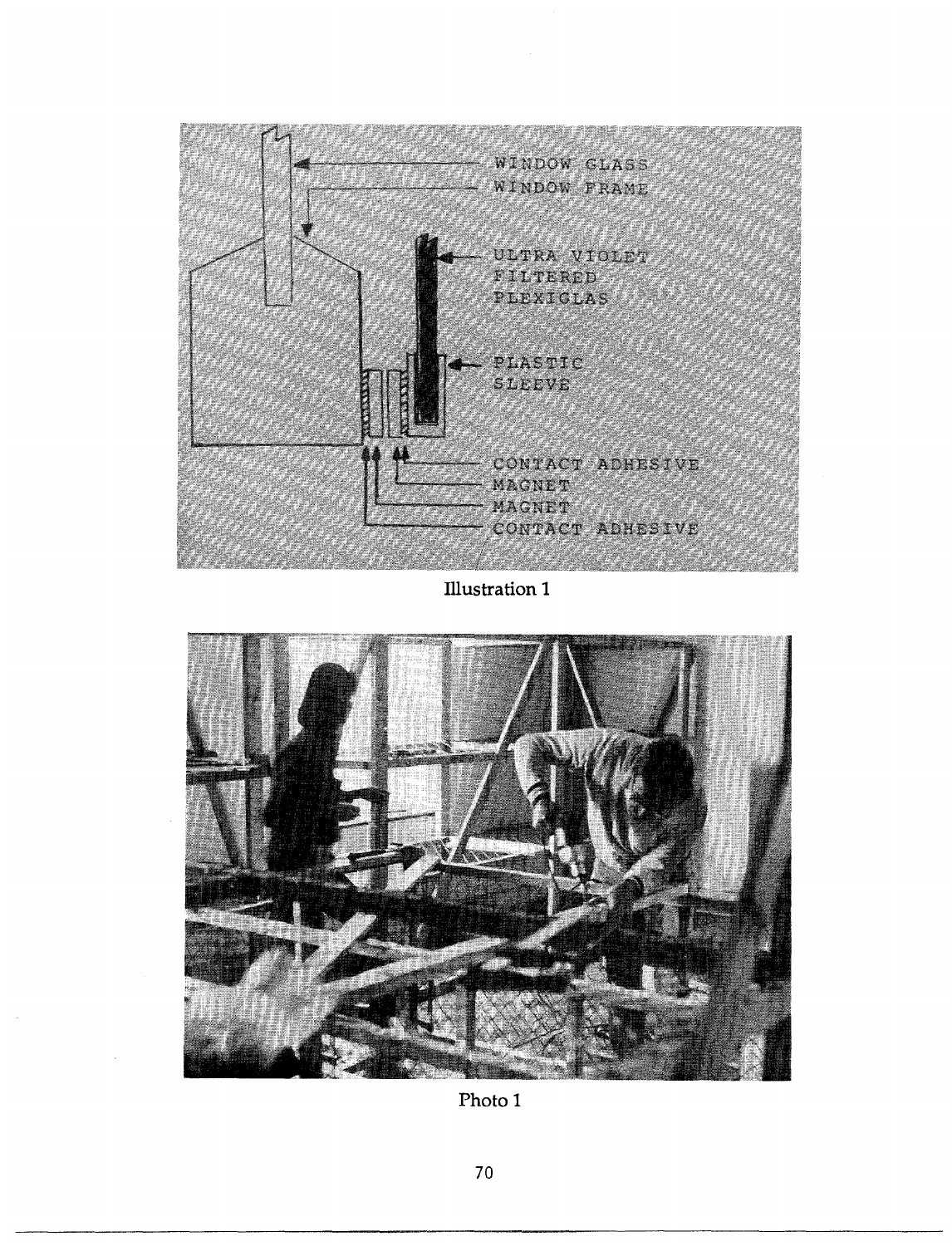

Photo 2



 $\ddot{P}$ hoto 3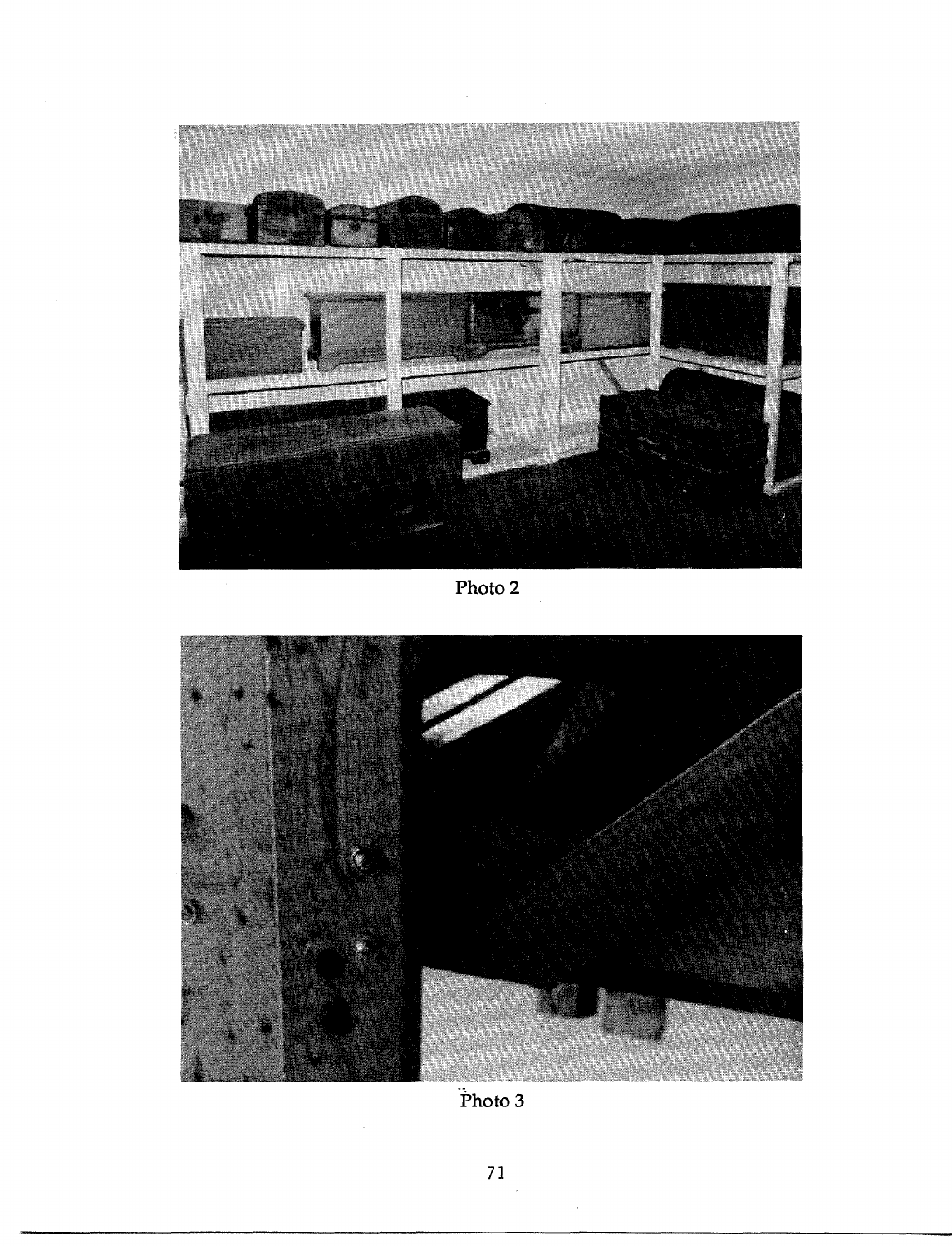

Photo4



Photo 5